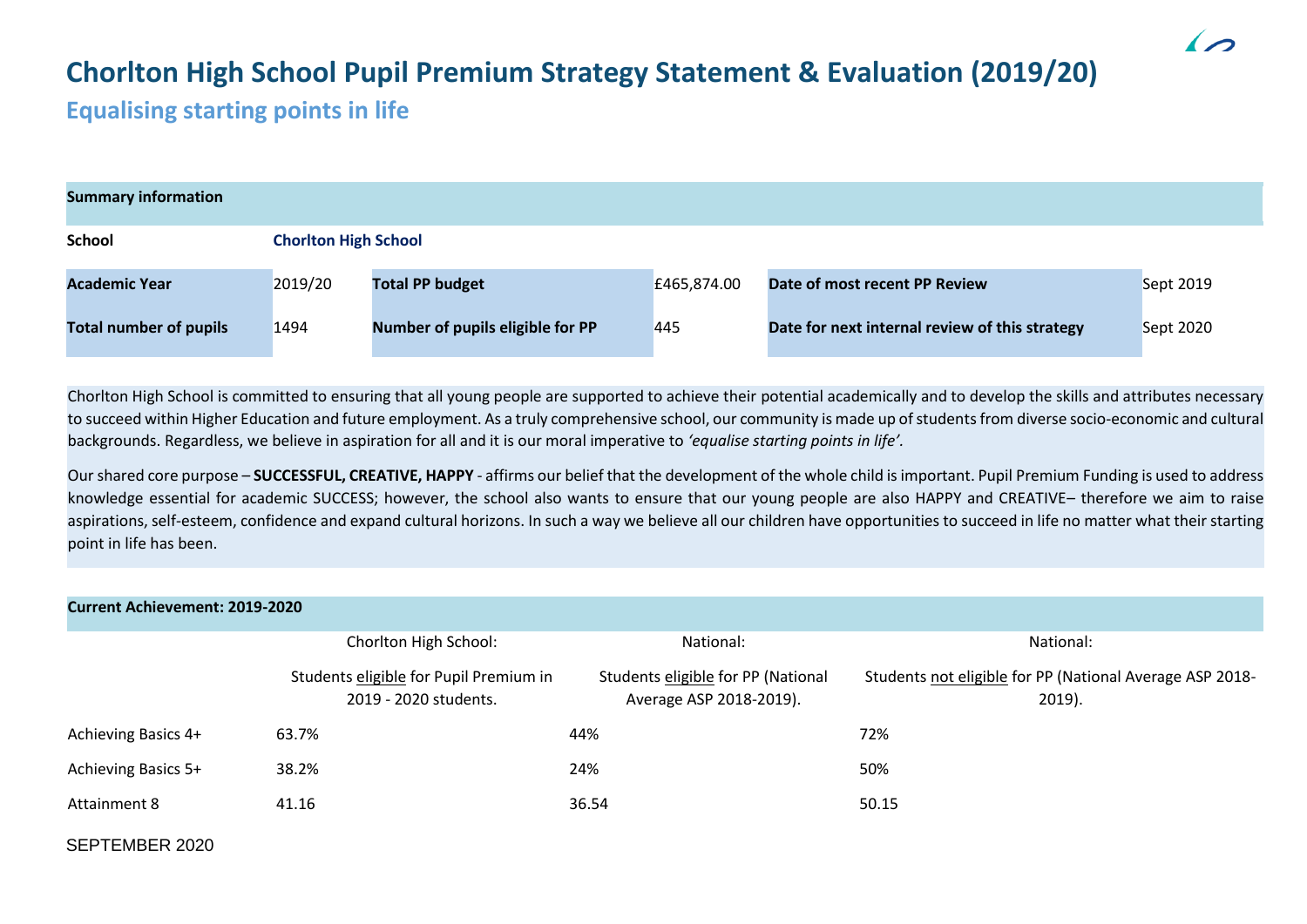| <b>Entering EBACC</b>          | 33.3% | 27%  | 44%  |
|--------------------------------|-------|------|------|
| Achieving EBACC 4+             | 21.6% | 13%  | 29   |
| Achieving EBACC 5+             | 9.8%  | 7%   | 20%  |
| EBACC Average point score 3.53 |       | 3.07 | 4.42 |

#### **STRATEGY AND SPENDING PLAN**

**How we intend to address barriers and equalise starting points**

### **Our CHS STRATEGY:**

**Our CHS STRATEGY:** The CHS approach for 2019-2020 was to *'advantage the disadvantaged'* in areas of recognised deficits which have been evident in previous years at Chorlton High School. We want to narrow the focus on, and give the relevant amount of time to, the three key approaches that have most proven impact on disadvantaged students, which are referenced in the Education Endowment Foundation report. The main approach was focused on how these deficits can be addressed through quality first teaching, with targeted academic support and wider strategies, where needed.

Due to Covid-19 and school closure, our initial strategy and impact measures had to change and adapt. This report reflects the strategies implemented and, where possible, data sets from earlier in the academic year prior to lockdown in respect to our initial strategy; and how these areas were addressed adapted post March 2020.

## 1. **Barriers to future attainment** (for students eligible for PP).

In-school barriers (issues to be addressed in school).

- A. Poor levels of literacy in comparison with their peers inhibits progress across the curriculum.
- B. Deficits in cultural and social capital.
- C. Lower levels of effort in class and home learning.
- D. Risk of exclusion.

## SEPTEMBER 2020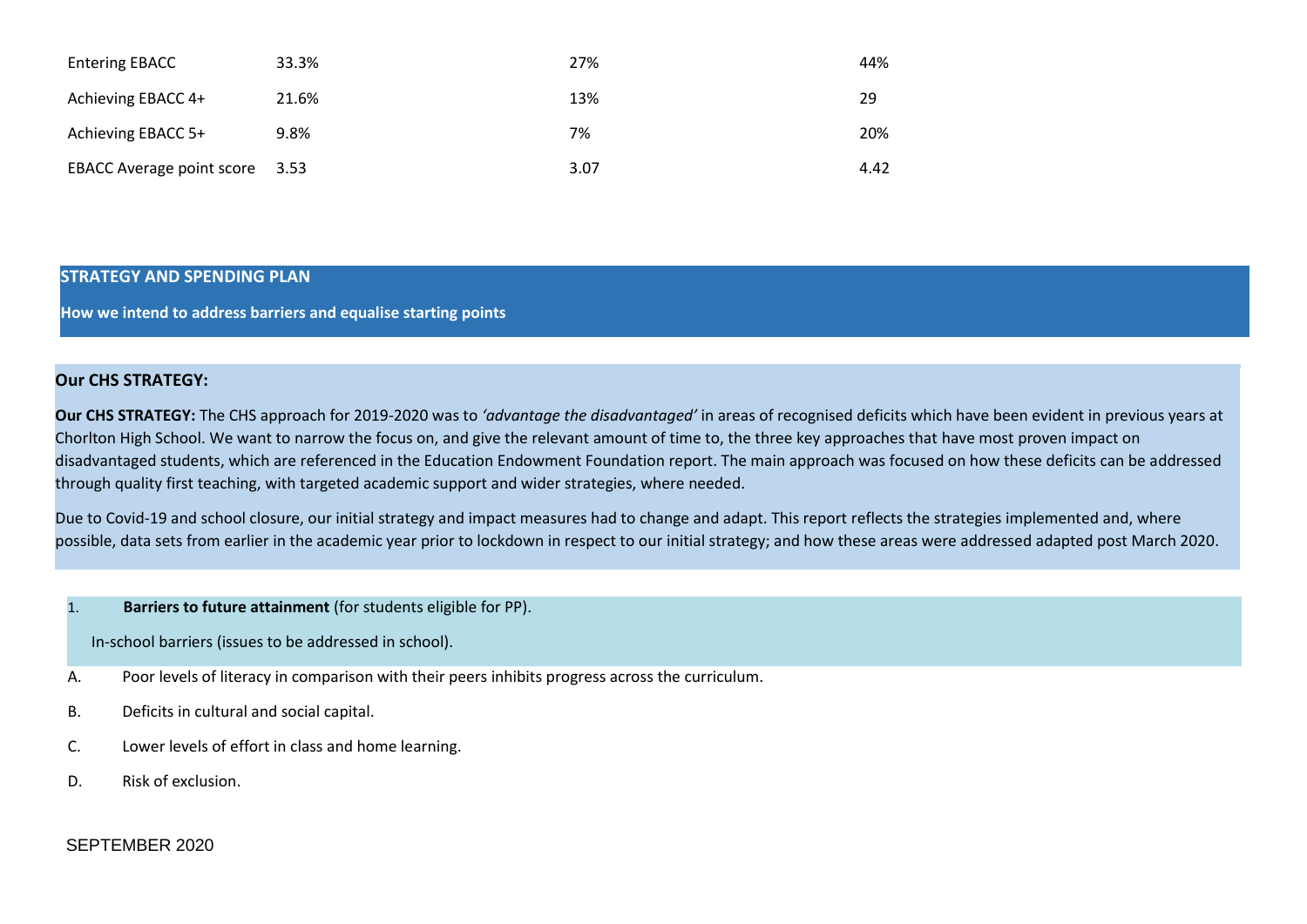## External barriers (issues which also require action outside school)

- E. Lower rates of attendance.
- F. High levels of SEMH associated with experiences linked to socio economic deprivation.

|    | 2. Desired Outcomes (desired outcomes and how they will be measured)                                    |                                                                                                                                                                                                 |
|----|---------------------------------------------------------------------------------------------------------|-------------------------------------------------------------------------------------------------------------------------------------------------------------------------------------------------|
|    | Desired outcomes and how they will be measured                                                          | Success Criteria                                                                                                                                                                                |
| А. | Students reaching age related expectations in reading                                                   | Termly Reading Assessments indicate that students eligible for PP improve their reading ages                                                                                                    |
|    | which enables them to improve their rates of progress.                                                  | Students eligible for PP make as much progress as other students.                                                                                                                               |
|    |                                                                                                         | To be monitored termly by Director of Progression.                                                                                                                                              |
| В. | creative capital and CEIAG experiences.                                                                 | Increased participation in wide range of cultural / social / Tracking of provision and participation rates indicates that students eligible for PP to monitor<br>students' broader development. |
|    |                                                                                                         | To be monitored half termly by Achievement Leader and Deputy Headteacher - Curriculum.                                                                                                          |
| C. | Higher levels of motivations are indicated through<br>improved effort data for class and home learning. | Termly Effort Tracking indicates that students eligible for PP are displaying good effort in class and at<br>home.                                                                              |
|    |                                                                                                         | To be monitored termly by Heads of School.                                                                                                                                                      |
| D. | Sustained low behaviour incidents and exclusion figures.                                                | Termly Behaviour Tracking indicates that students eligible for PP are no overrepresented in<br>behavioural incidents.                                                                           |
|    |                                                                                                         | To be monitored by Director of Inclusion.                                                                                                                                                       |
| Ε. | Sustained attendance figures.                                                                           | Termly Attendance Tracking indicates that students eligible for PP meet the school's attendance<br>targets.                                                                                     |
|    |                                                                                                         | To be monitored half termly by Deputy Headteacher-Climate                                                                                                                                       |
| F. | Improved attitudes to self and school.                                                                  | Students with well-being concerns have appropriate support and provision. Improved attendance and<br>well-being of students with concerns.                                                      |
|    |                                                                                                         | To be monitored by Heads of School.                                                                                                                                                             |

## SEPTEMBER 2020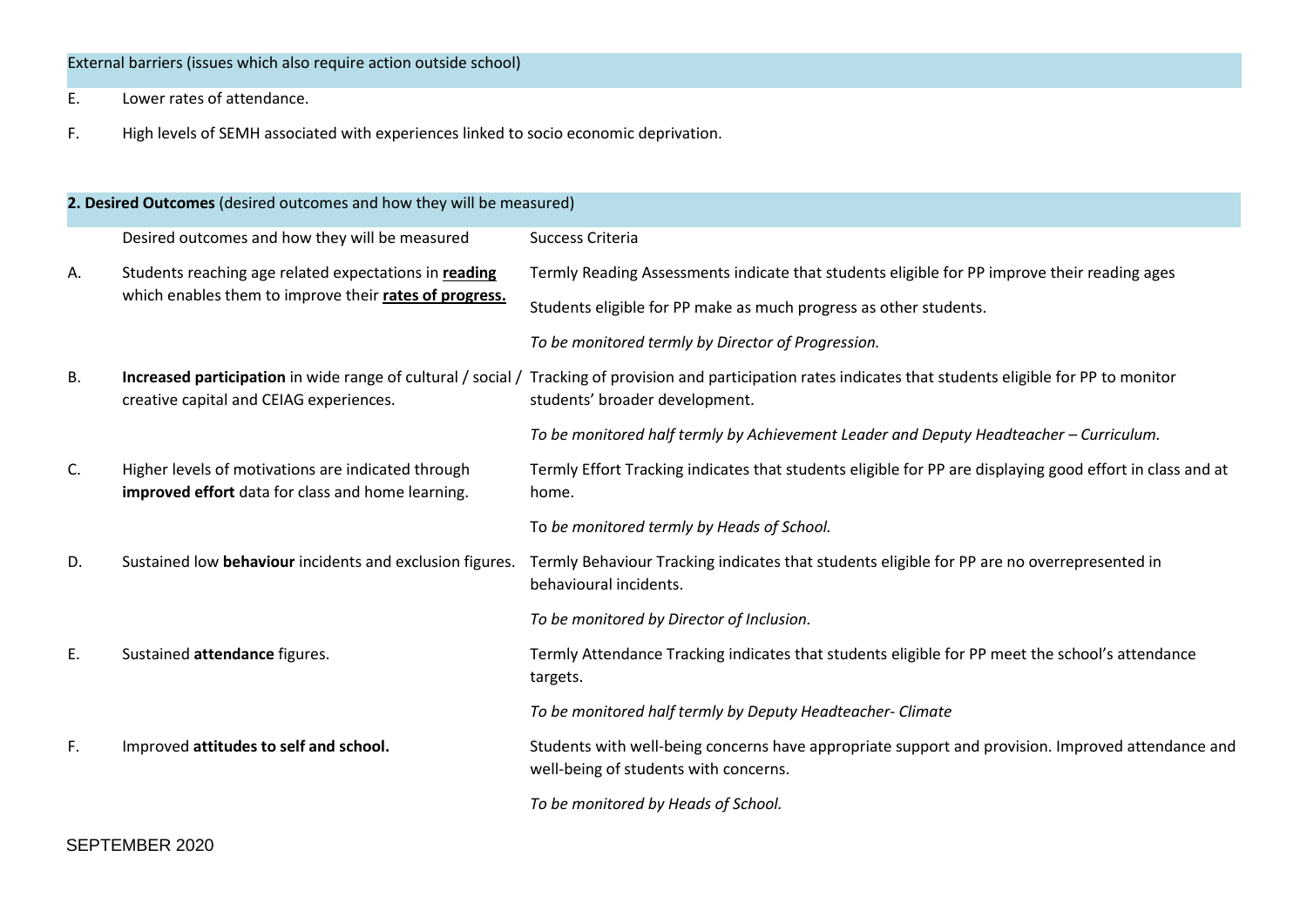| <b>Review of expenditure</b>                                      |                                                                                                                                                                                                                               |                                                                                                                                                                                                                                                                                                                                                                                                                                                                                                                                                                                                                                                                                                                                                                                                                                                                                                                                                                                                                                                                                                                                                                                                                                                                                                                                                                                                                                                                                                                                                                                                                                                                                              |          |
|-------------------------------------------------------------------|-------------------------------------------------------------------------------------------------------------------------------------------------------------------------------------------------------------------------------|----------------------------------------------------------------------------------------------------------------------------------------------------------------------------------------------------------------------------------------------------------------------------------------------------------------------------------------------------------------------------------------------------------------------------------------------------------------------------------------------------------------------------------------------------------------------------------------------------------------------------------------------------------------------------------------------------------------------------------------------------------------------------------------------------------------------------------------------------------------------------------------------------------------------------------------------------------------------------------------------------------------------------------------------------------------------------------------------------------------------------------------------------------------------------------------------------------------------------------------------------------------------------------------------------------------------------------------------------------------------------------------------------------------------------------------------------------------------------------------------------------------------------------------------------------------------------------------------------------------------------------------------------------------------------------------------|----------|
| Academic Year                                                     | 2019-2020                                                                                                                                                                                                                     |                                                                                                                                                                                                                                                                                                                                                                                                                                                                                                                                                                                                                                                                                                                                                                                                                                                                                                                                                                                                                                                                                                                                                                                                                                                                                                                                                                                                                                                                                                                                                                                                                                                                                              |          |
| <b>Quality of teaching for all</b><br>1.                          |                                                                                                                                                                                                                               |                                                                                                                                                                                                                                                                                                                                                                                                                                                                                                                                                                                                                                                                                                                                                                                                                                                                                                                                                                                                                                                                                                                                                                                                                                                                                                                                                                                                                                                                                                                                                                                                                                                                                              |          |
| <b>Desired outcome</b>                                            | Chosen action / approach                                                                                                                                                                                                      | Impact evaluation 2019 / 2020                                                                                                                                                                                                                                                                                                                                                                                                                                                                                                                                                                                                                                                                                                                                                                                                                                                                                                                                                                                                                                                                                                                                                                                                                                                                                                                                                                                                                                                                                                                                                                                                                                                                | Cost     |
| <b>Quality first teaching in</b><br>every classroom<br>(A, B, C). | Quality CPD and coaching.<br>Evidence based approaches, as<br>championed by the EEF, means<br>that the school focuses on<br>effective strategies for<br>improving learning, such as<br>developing students'<br>metacognition. | • Autumn Lesson observations evidence 95% good teaching; 71% Outstanding, 6% from Autumn<br>2018.<br>September 2019 INSET focused on EEF materials on memory, knowledge, retrieval and pedagogy.<br>Staff voice stated 91% found it had an impact on practice. Learning walks on this aspect of practice<br>stated this was evident in 85% of lessons.<br>2. Learning walk data evidences classrooms with strong engagement (97%) challenge (95%) and<br>student assessment linked to metacognition is (85%).<br>Book looks evidence that the book is used effectively used as a learning tool (100%) and that there<br>3.<br>is evidence of the development of reading and writing skills over time (85%).<br><b>Post March:</b><br>1. Significant CPD develops the CHS Distance Learning model, the development of MS Teams as the<br>school's remote learning platform and staff expertise.<br>2. Over 65% of students were regularly engaged and submitted work via with online learning through<br>Teams and Live lessons (above national averages).<br>3. Live Lesson schedule developed for Summer term across Core and other subjects; with pre-<br>recorded lessons introduced across Core, MFL, Humanities and other subjects.<br>4. Paper packages were delivered to all students who could not access online learning along with<br>additional learning resources<br>5. Students and parents were supported through the adoption of remote learning, with phone<br>support and regular stakeholder voice to shape the provision.<br>6. Feedback from PP student focus group helps shape and adapt the online lessons and materials to<br>include more modelling and scaffolding. | £237,407 |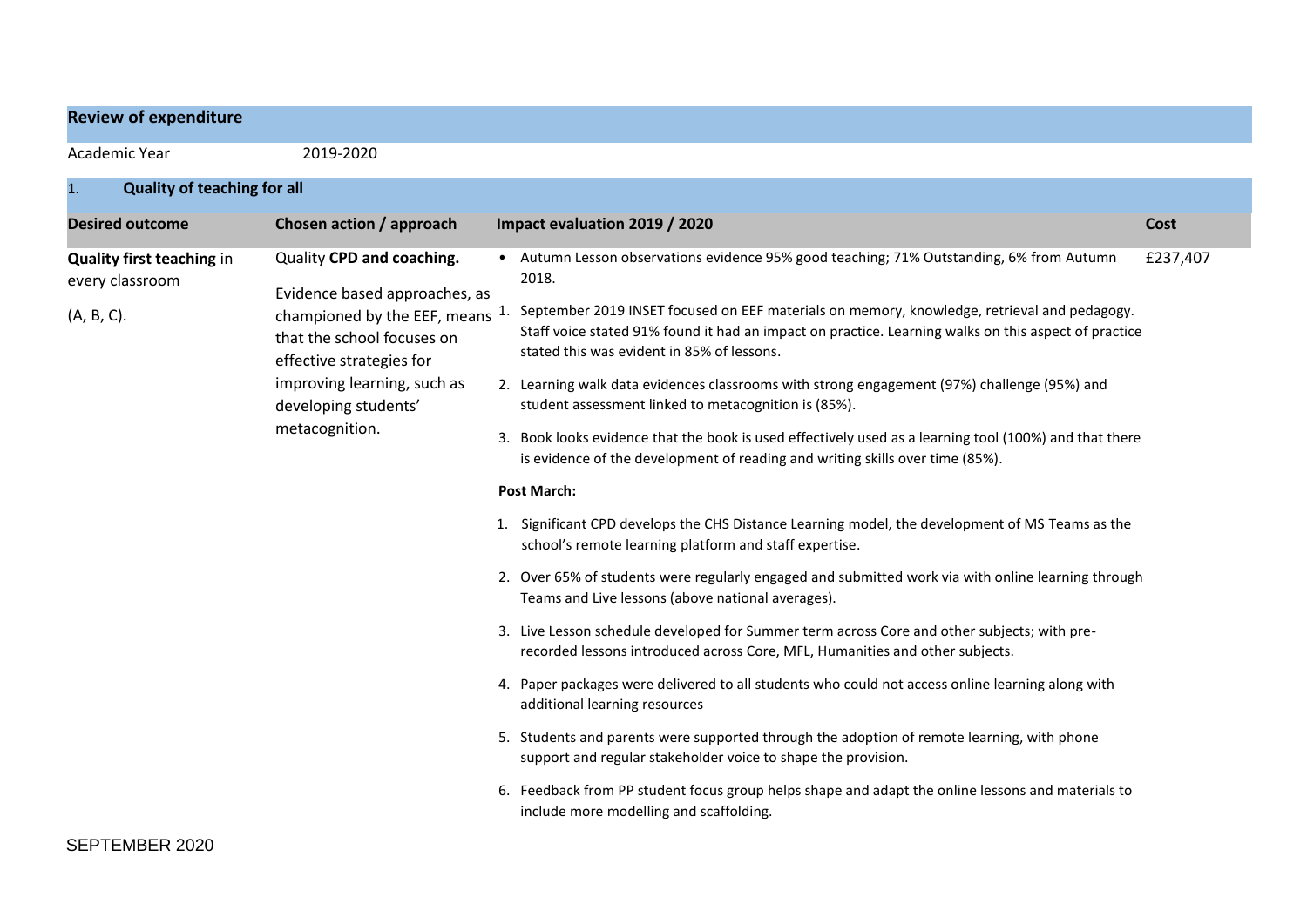| on par with non-Pupil<br><b>Premium Students</b> | Progress and achievement is Developing teachers' strategies 1.<br>for individualising learning for<br>PP students. |     |                    | November 2019 Staff INSET on 'Advantaging the Disadvantaged' - focused on embedding<br>strategies from EEF/Research School materials into curriculum areas. Positive staff voice<br>indicated the 100% of staff felt it would have a positive impact on their practice. | Included<br>above |                                                                                                                                                       |  |
|--------------------------------------------------|--------------------------------------------------------------------------------------------------------------------|-----|--------------------|-------------------------------------------------------------------------------------------------------------------------------------------------------------------------------------------------------------------------------------------------------------------------|-------------------|-------------------------------------------------------------------------------------------------------------------------------------------------------|--|
| (A, B, C).                                       |                                                                                                                    |     | 2.                 |                                                                                                                                                                                                                                                                         |                   | LW in Autumn term focused on PP student progress; evidence in books of good development of<br>skills over the term and narrowing of gaps of standards |  |
|                                                  | Remove access barriers to<br>revision materials and                                                                | 3.  |                    | Year 11 Autumn Exams evidence narrowing of gaps (PP-v-all) for compared to Autumn:                                                                                                                                                                                      |                   |                                                                                                                                                       |  |
|                                                  | software.                                                                                                          |     | 1.                 | A8 ↓0.97,                                                                                                                                                                                                                                                               |                   |                                                                                                                                                       |  |
|                                                  |                                                                                                                    |     | 2.                 | Basics7+ $\downarrow$ 2.4; 5+ $\downarrow$ -4; 4+ $\downarrow$ -7.7,                                                                                                                                                                                                    |                   |                                                                                                                                                       |  |
|                                                  | Embed health study habits.                                                                                         |     | 3.                 | EBacc 5+ $\downarrow$ -0.9; 4+ $\downarrow$ -1,                                                                                                                                                                                                                         |                   |                                                                                                                                                       |  |
|                                                  |                                                                                                                    | 4.  |                    | Through the Autumn term:                                                                                                                                                                                                                                                |                   |                                                                                                                                                       |  |
|                                                  |                                                                                                                    |     | 1.                 | 88% of Y11 PP students accessed in school revision workshops.                                                                                                                                                                                                           |                   |                                                                                                                                                       |  |
|                                                  |                                                                                                                    |     | 2.                 | 45% of PP students received one to one fortnightly ISP coaching.                                                                                                                                                                                                        |                   |                                                                                                                                                       |  |
|                                                  |                                                                                                                    | 5.  |                    | Study habits assemblies delivered to all students Years 7-11.                                                                                                                                                                                                           |                   |                                                                                                                                                       |  |
|                                                  |                                                                                                                    |     | 1.                 | Key PP cohort identified in each year groups focused on intervention programmes<br>on key areas, including reading and developing independent learning.                                                                                                                 |                   |                                                                                                                                                       |  |
|                                                  |                                                                                                                    |     | 2.                 | Y9 PP students accessed follow-up Learning habits workshops and motivation<br>sessions. Average classroom effort gap reduced from 2.05 to 1.94                                                                                                                          |                   |                                                                                                                                                       |  |
|                                                  |                                                                                                                    | 6.  |                    | SSAT SEND Exceptional Outcomes award secured                                                                                                                                                                                                                            |                   |                                                                                                                                                       |  |
|                                                  |                                                                                                                    |     | <b>Post March:</b> |                                                                                                                                                                                                                                                                         |                   |                                                                                                                                                       |  |
|                                                  |                                                                                                                    | 7.  |                    | 60 Y10 students given laptops and training to access MS Teams.                                                                                                                                                                                                          |                   |                                                                                                                                                       |  |
|                                                  |                                                                                                                    | 8.  |                    | 100% of students with EHCP's received weekly calls to support with progress and wellbeing. All<br>accessed MS Teams for Learning, with additional support provided through IDL platform.                                                                                |                   |                                                                                                                                                       |  |
|                                                  |                                                                                                                    | 9.  |                    | Online PP coaching sessions delivered bespoke home study programme. 40 students engaged,<br>with 100% positive feedback.                                                                                                                                                |                   |                                                                                                                                                       |  |
|                                                  |                                                                                                                    | 10. |                    | Bespoke packaged delivered on site, Green Room provision, from June from identified<br>PP/Learning vulnerable students. Focused on enabling their learning, which increased online<br>learning hours subsequently (100%).                                               |                   |                                                                                                                                                       |  |

SEPTEMBER 2020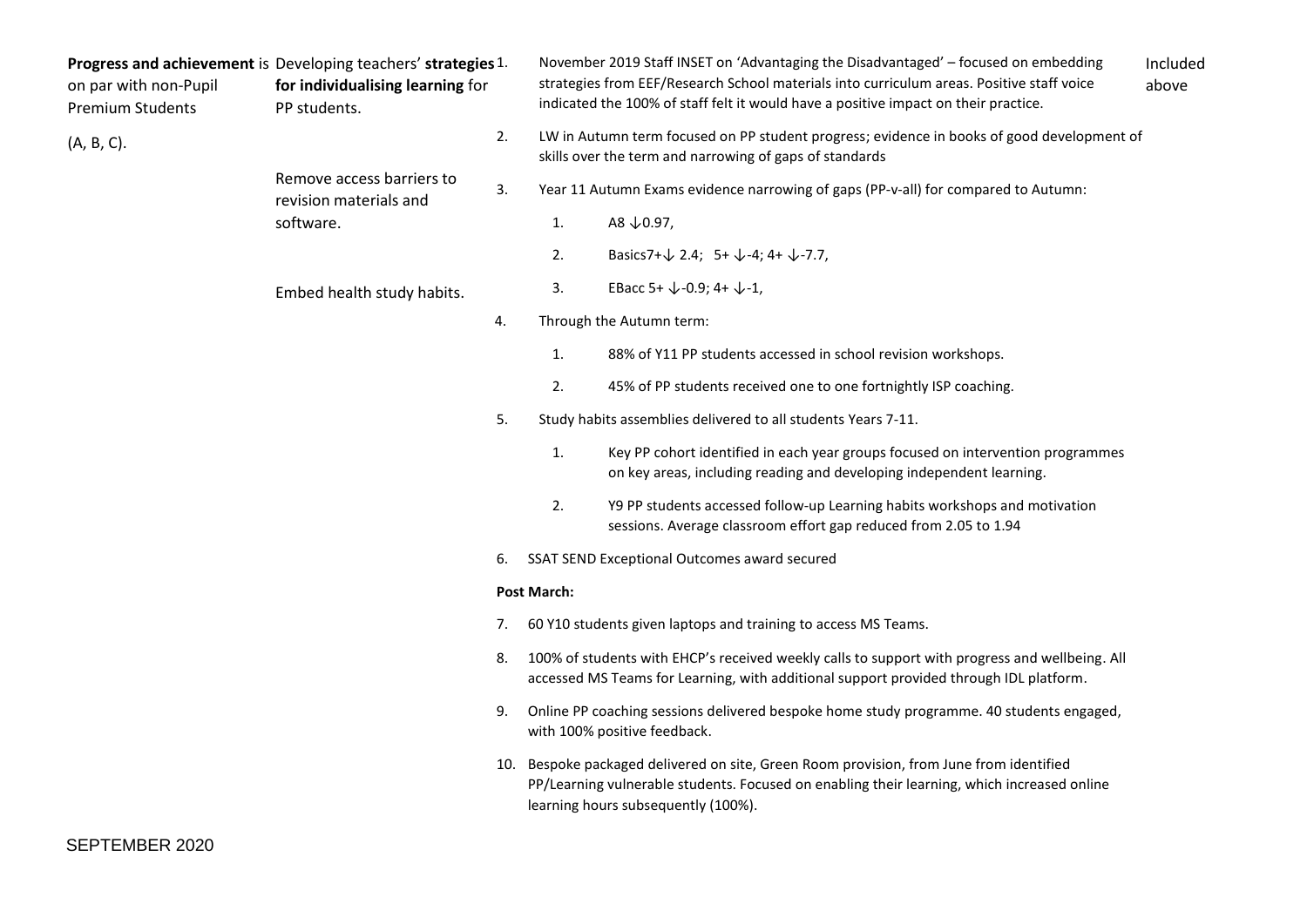11. All Y11 supported and tracked to Post 16 destinations. Complex students were identified to RONI and intensive support from careers advisor throughout lockdown. 4 students NEET at the end of September 3 have a 'September Guarantee', support will continue.

| 12.        | <b>Targeted academic support</b>                                      |                                                                                                                                                                                                                                                            |                                                                                                                                                                                                                                                                                                                                                                                                                                                                                                                                                                                                                                                                                                                                                                                                                                                                                                                                                                                                                                                                                                                                        |          |
|------------|-----------------------------------------------------------------------|------------------------------------------------------------------------------------------------------------------------------------------------------------------------------------------------------------------------------------------------------------|----------------------------------------------------------------------------------------------------------------------------------------------------------------------------------------------------------------------------------------------------------------------------------------------------------------------------------------------------------------------------------------------------------------------------------------------------------------------------------------------------------------------------------------------------------------------------------------------------------------------------------------------------------------------------------------------------------------------------------------------------------------------------------------------------------------------------------------------------------------------------------------------------------------------------------------------------------------------------------------------------------------------------------------------------------------------------------------------------------------------------------------|----------|
|            | Desired outcome                                                       | Chosen action / approach                                                                                                                                                                                                                                   | Impact evaluation 2019 / 2020                                                                                                                                                                                                                                                                                                                                                                                                                                                                                                                                                                                                                                                                                                                                                                                                                                                                                                                                                                                                                                                                                                          | Cost     |
| Stage (A). |                                                                       | Improved literacy levels lead Targeted reading and literacy<br>to strong achievement at Key support in small groups with<br>trained staff on specific<br>programmes of study.<br>Developing the whole<br>schoolwork on developing<br>word rich classrooms. | All curriculum areas have Reading Action plans.<br>1.<br>Reading Bespoke English Curriculum in Year 7 devised. Staff and student feedback show<br>2.<br>increased understanding of the CHS Reading Strategies across the student community.<br>Impact data was due to be taken in Spring 2; however, teacher evidence is positive: increased<br>3.<br>confidence with reading aloud; increased fluency, information retrieval and ability to decode.<br>Explicit reading focus for PP readers identified from GL Diagnostic reports and timetable of<br>4.<br>intervention established.<br>Post March 2020<br>All PP students given Reading books and materials for lockdown.<br>5.<br>Development of CHS e-Library: (Myong, SORA and Borrow Box).<br>6.<br>CHS website now offers direct access to e-libraries as well as resources to motivate reluctant<br>7.<br>readers Parental Support strategies developed significantly - online and phone support.<br>Development of the weekly CHS Virtual Reading Lesson. Use of news articles aimed at the<br>8.<br>average reading age of the year groups - accessed throughout lockdown. | £126,357 |
|            | Specialist provision enables<br>be successful. (D, F)                 | Development of the Nurture<br>students with SEMH needs to base in Year 7 and a Key Stage<br>4 provision for students with<br><b>SEMH</b> needs<br>Additional interventions to<br>support identified students                                               | 1. Year 7 Nurture base accessed by 13 students of which 54% were PP.<br>2. Autumn data evidences that majority of PP cohort were making expected or better progress.<br>3. Year 11 Nurture based accessed by 10 students of which 50% were PP.<br>Post March 2020<br>4. All students supported through additional layers of weekly or daily calls, and additional face to face<br>meetings to support wellbeing and attainment.<br>5. All EHCP students engaged in distance learning.<br>6. All students continued to access all specialist external agency support.                                                                                                                                                                                                                                                                                                                                                                                                                                                                                                                                                                   | £87,715  |
| (A, C).    | Students are supported to<br>become effective<br>independent learners | Developing a support<br>programme to enable students<br>to become effective learners,<br>when the support from home<br>may.                                                                                                                                | 1. Key PP cohort identified in each year groups focused on intervention programmes on key areas.<br>including reading and developing independent learning.<br>$\mathbf{1}$<br>Year 7 & 8 focused on developing reading and reading for pleasures. Increased engagement in<br>school and with home learning evidence.<br>Year 9 Independent learning cohort showed noticeable improvement in effort level in home<br>2.<br>learning of 0.5 from Summer to the end of Autumn.                                                                                                                                                                                                                                                                                                                                                                                                                                                                                                                                                                                                                                                            | £872     |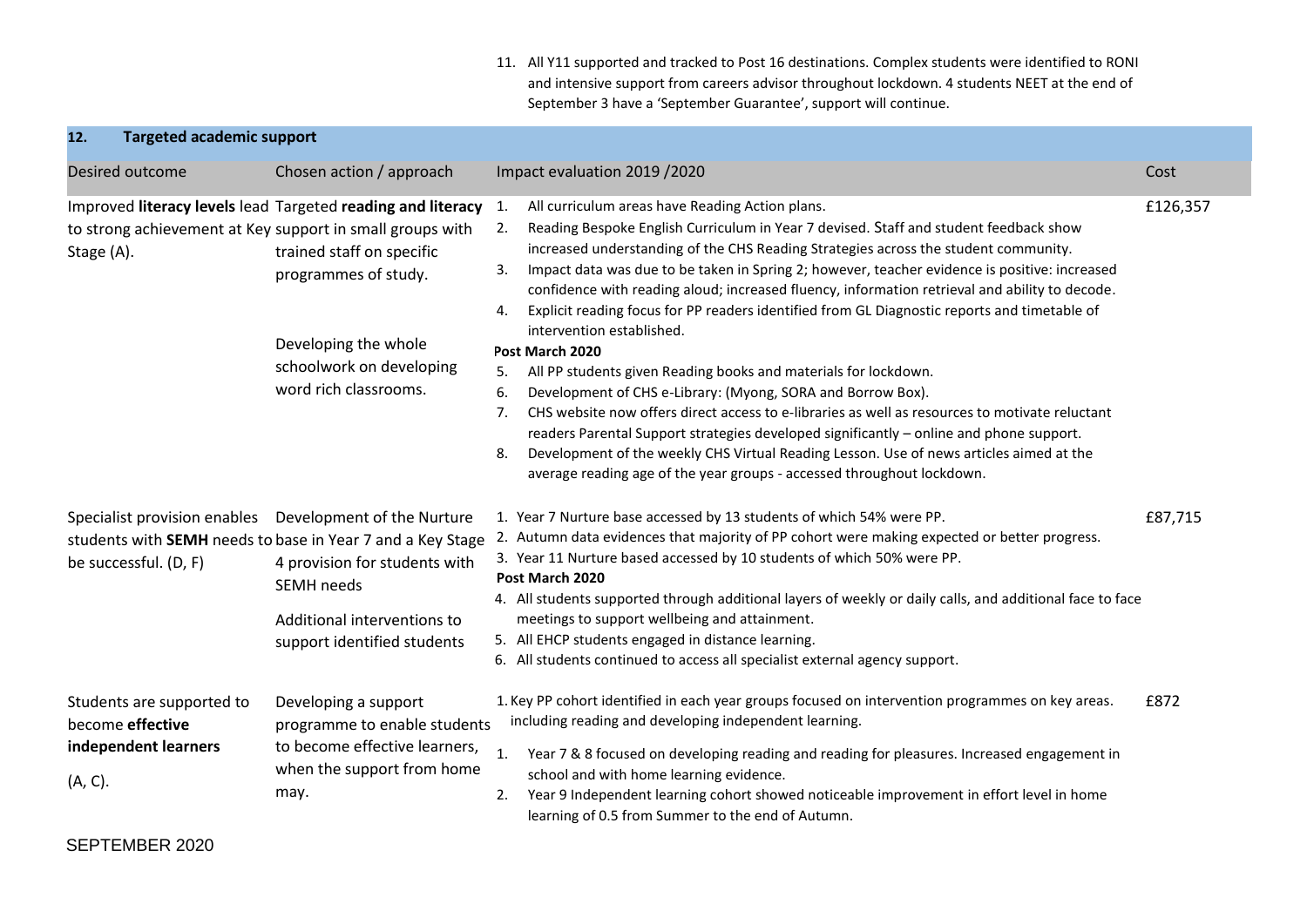|  |  |  | 3. Year 11 Breakfast revision sessions run; attended by 60% PP - all cited improved confidence. |  |
|--|--|--|-------------------------------------------------------------------------------------------------|--|
|--|--|--|-------------------------------------------------------------------------------------------------|--|

#### **Post March**

- 4. Focus on distance learning engagement adapted.
- 5. 50% of PP students in Y10 received weekly phone calls to support learning.
- 6. Bridge to Post 16 programme created in partnership with local colleges to provide access to 'lost' content.
- 7. Y10 students brought in weekly for 3hrs of face to face teaching in Eng, Maths and Sci over a 5 week period. 65% of Y10 PP cohort attended.
- 8. All Y9 students invited into school to make face to face contact with tutors and be signposted to Summer resources - 64% of Y9 PP cohort attended.
- 9. 36 Y10 (64% PP) and 4 Y9 (50% PP) vulnerable students accessed the bespoke Friday Green Room provision - for support, resources, ICT access and CEIAG.

| 3. Wider strategies                                                |                                                                                      |                                                                                                                                                                                                                                                                                                                                                                                                                                                                                                                                                                                                   |          |
|--------------------------------------------------------------------|--------------------------------------------------------------------------------------|---------------------------------------------------------------------------------------------------------------------------------------------------------------------------------------------------------------------------------------------------------------------------------------------------------------------------------------------------------------------------------------------------------------------------------------------------------------------------------------------------------------------------------------------------------------------------------------------------|----------|
| Desired outcome                                                    | Chosen action / approach                                                             | Impact evaluation 2019 / 2020                                                                                                                                                                                                                                                                                                                                                                                                                                                                                                                                                                     | Cost     |
| Sustained excellent rates of<br>attendance<br>(E).                 | Attendance Officers and Heads 10.<br>of Year support students who<br>can be at risk. | Strategies redesigned and developed to improve PP attendance, PA and punctuality.<br>'1% Plan' used to specifically target PP students.<br>11.<br>Attendance of PP students increased by 0.6%in Autumn 2 and 0.7% in Spr 1 in comparison to the<br>12.<br>previous academic year.<br>Persistent Absence decreased from 20.3% to 15% in Spring1<br>13.<br>Attendance gap NPP-v-PP Spring 1 narrowed by 0.9% (from Sorin 1 2019 to Spr1 2020); and<br>14.<br>persistent absence by 5.4%<br><b>Post March</b><br>15. Key worker provision during lockdown was attended by 73 students - 25% were PP. | £31,284  |
| Sustained excellent rates of<br>engagement and behaviour<br>(C, D) | Social mentoring and<br>'belonging projects' from the<br>Pastoral teams              | belonging projects including Girls Network, Firefly, Clearmind, FBB, Teens and Toddlers and<br>8<br>Stephen Lawrence Project run with students with a range of needs to improve engagement and<br>behaviour. Of the 141 students involved over 70% were PP.<br><b>Post March</b><br>The Pastoral teams made weekly calls to all families until June, then some calls become<br>1.<br>fortnightly. The regular direct contact with families significantly developed home/school<br>relationships. This is evidenced in the Leading Parent Partnership Award accreditation report<br>2020.          | £114,878 |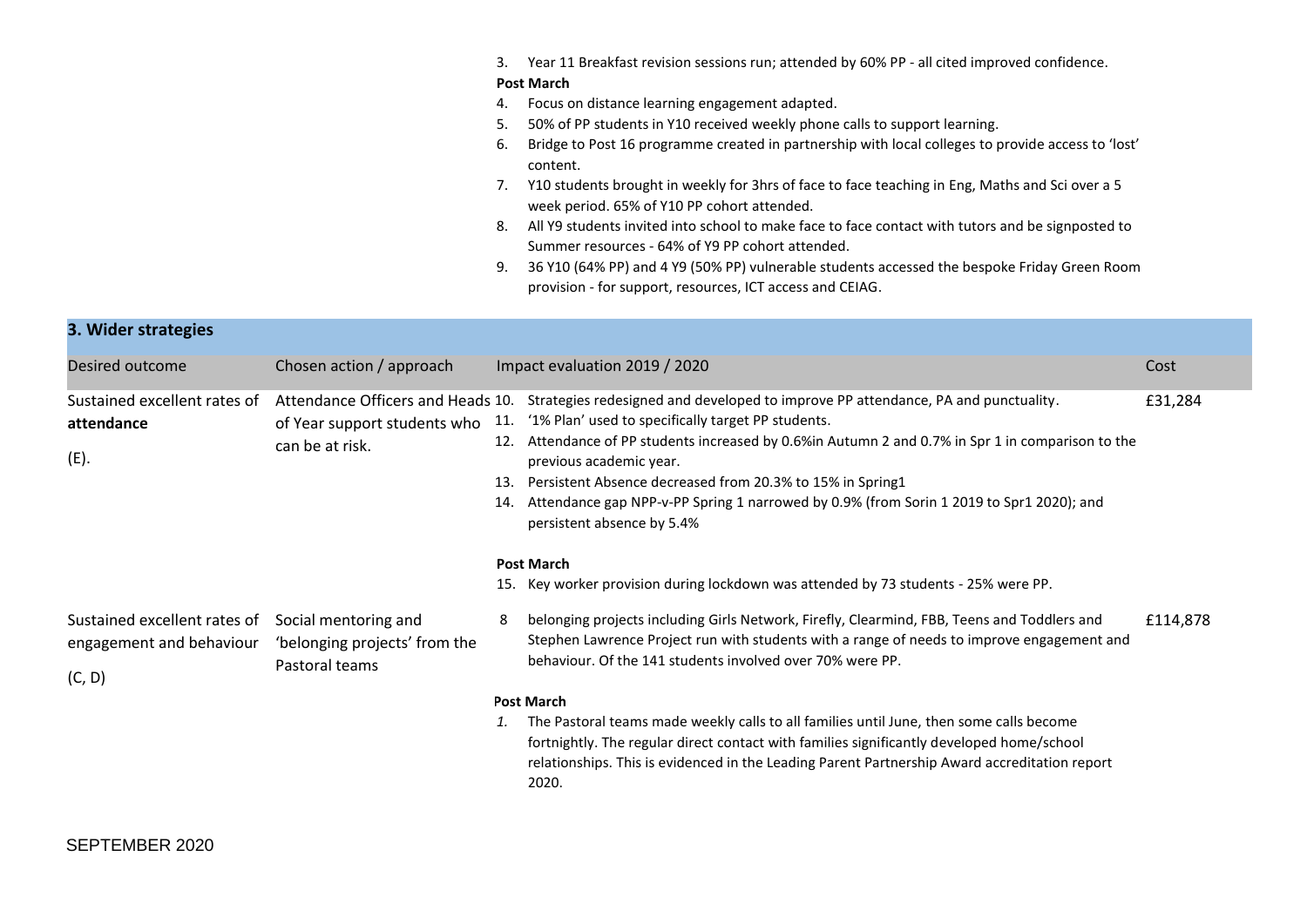|                                                                                |                                                                                                               | 2. | Scripts used to ensure consistent messages and signposting to MS Teams. This subsequently have<br>an impact on student's engagement with distance learning and enabled technical and targeted<br>support.                                                                                                     |
|--------------------------------------------------------------------------------|---------------------------------------------------------------------------------------------------------------|----|---------------------------------------------------------------------------------------------------------------------------------------------------------------------------------------------------------------------------------------------------------------------------------------------------------------|
|                                                                                |                                                                                                               | 3. | Additional calls were made weekly/daily from the Access & Achievement (SEN) and Safeguarding<br>Teams. These calls support students learning, focused on engagement and supported family<br>needs.                                                                                                            |
| <b>Cultural/Social/ Creative</b><br>capital and CEIAG<br>experiences support a | The Personal Development<br>Journey maps cultural, social<br>and creative capital through                     | 4. | The 'enrichment entitlement' to enable all students enriching experiences, enabled 16 different £17,155<br>events to be weaved into the Autumn term. This enabled all PP students in all years to attend,<br>including the opportunity to experience live theatre events                                      |
| knowledge led curriculum.                                                      | the curriculum.                                                                                               | 5. | 29.6% of PP students accessed after school extra-curricular in Autumn term                                                                                                                                                                                                                                    |
|                                                                                |                                                                                                               | 6. | 85% of pupils attending Careers Working lunches were PP                                                                                                                                                                                                                                                       |
|                                                                                | An 'enrichment entitlement' is Post March<br>threaded through the school's 1.<br>formal curriculum provision. |    | The CHS Distance Learning offer include programmes to enable our enrichment and personal<br>development curriculums to continue to develop.                                                                                                                                                                   |
|                                                                                | The Achievement Team<br>identifies deficits and enables<br>key experiences beyond the<br>curriculum.          | 2. | Social media was harnessed with most subject areas developing subject specific accounts that<br>posted daily and signposted enrichment opportunities; for examples the Drama Instagram<br>promoted the National Theatre Live event each Thursday, teacher then encourage reviews and<br>quizzes via the site. |
|                                                                                |                                                                                                               | 3. | Packages with 'Creative projects' were posted to all homes as part of the Easter Passion project<br>and for half term.                                                                                                                                                                                        |
|                                                                                |                                                                                                               | 4. | An enrichment offer was development over the summer months, which saw virtual workshops,<br>clubs, oracy events, book club take place.                                                                                                                                                                        |
|                                                                                |                                                                                                               | 5. | The Chorlton Arts Festival went online in May, and the 'Beelonging Festival' in June showcase<br>work and workshop for 157 students24% were PP.                                                                                                                                                               |
|                                                                                |                                                                                                               | 6. | Compass Tool results - 94% (21% national) for Benchmark 1, 100% (38% national) for Benchmark<br>2, 81% (34% national) for Benchmark 4.                                                                                                                                                                        |
|                                                                                |                                                                                                               |    |                                                                                                                                                                                                                                                                                                               |

|                                                       | Students demonstrate that A whole school 'Mental Fitness' 7. | Tutor curriculum to ensure integrated wellbeing approach. All students given weekly, well timed £23,684 |  |
|-------------------------------------------------------|--------------------------------------------------------------|---------------------------------------------------------------------------------------------------------|--|
| they have positive wellbeing strand will be developed |                                                              | messages.                                                                                               |  |
| and learning resilience.                              | through 2019/2010 to enable                                  |                                                                                                         |  |